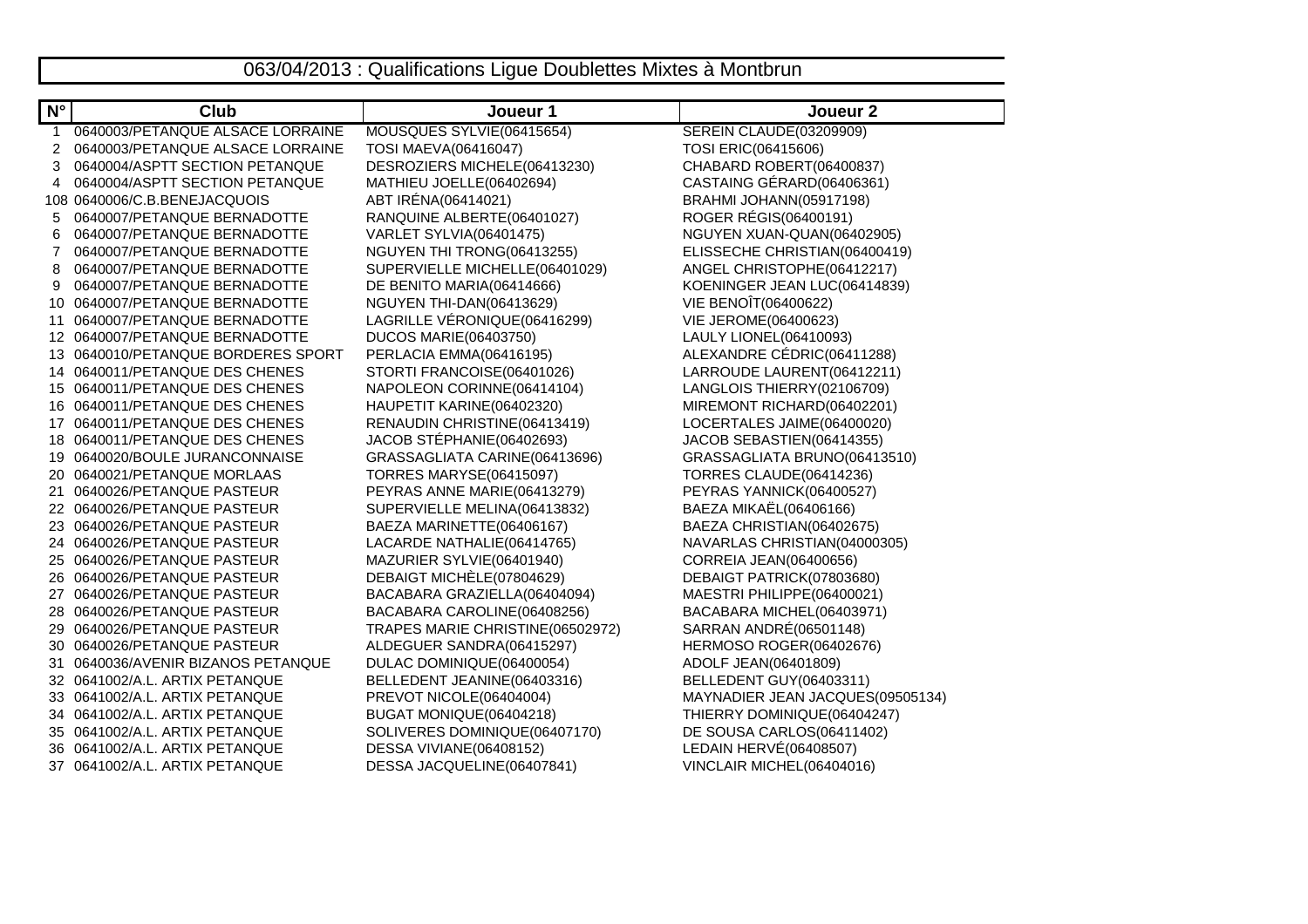38 0641004/COCHONNET BIRONNAIS SANCHEZ RAYMONDE(06406085) LAULHE JEAN(06413259)39 0641004/COCHONNET BIRONNAIS LAULHE BERNADETTE(06413260) 40 0641004/COCHONNET BIRONNAIS GAZET SYLVIE(06403310)41 0641004/COCHONNET BIRONNAIS HEGUITCHOUSSY SYLVIANE(06415747) 42 0641008/LES HOUSSATS DE LEDEUIX MAILLARD EDWIGE(06413334) 43 0641008/LES HOUSSATS DE LEDEUIX RODRIGUEZ EMILIE(06415836) THIERRY ROMAIN(06408536)<sup>44</sup> 0641008/LES HOUSSATS DE LEDEUIX BONNET HENRIETTE(06408099) MIRO BERNARD(06412419)45 0641008/LES HOUSSATS DE LEDEUIX MOUSQUES MARIE-ROSE(06403105) BONNET GIL(06403167)46 0641008/LES HOUSSATS DE LEDEUIX CARREY-CASAUCAU PATRICIA(06403133) CABANE-CHRESTIA SERGE(06413840)<sup>47</sup> 0641008/LES HOUSSATS DE LEDEUIX RODRIGUEZ JOCELYNE(06415240) RODRIGUEZ ERIC(06411493)48 0641010/PETANQUE MAULEONNAISE FORTON CÉLINE(06413531) 50 0641012/PETANQUE ABC MOURENX DIEZ CAMILLE(06414733) BACABARA ALAIN(06403996)<br>51 0641012/PETANQUE ABC MOURENX LASSERRE PAULETTE(06416069) SANCLEMENTE ANGEL(0641 51 0641012/PETANQUE ABC MOURENX 52 0641012/PETANQUE ABC MOURENX DIEZ GHISLAINE(06414732) 53 0641012/PETANQUE ABC MOURENX MELE ARLETTE(06412221) BRACH CHRISTIAN(06415301)54 0641012/PETANQUE ABC MOURENX LEYX MELANIE(03177958) COLRAS ROBERT(04008141)55 0641012/PETANQUE ABC MOURENX 56 0641014/PETANQUE OLORONAISE DOUCHEZ MARTINE(06414196) POEY-GARROT BERNARD(06407012)57 0641014/PETANQUE OLORONAISE BERQUIN NADÈGE(08903809) 58 0641017/PETANQUE SALISIENNE FELIX CLAUDETTE(06414895) MARLADOT CHRISTIAN(06404131)59 0641017/PETANQUE SALISIENNE IMBERT VIVIANE(06412031) TOME JOSE(06403414) 60 0641017/PETANQUE SALISIENNE NAVARLAS MARIKA(06414925) HAMOIR PIERRE PHILIPPE(09406114)61 0641017/PETANQUE SALISIENNE ARENAS ANNE MARIE(06410270) ARENAS ANTOINE(06403233)62 0641017/PETANQUE SALISIENNE TARASCOU MARIE PIERRE(06403465) BOUDE PIERRE(06403319)63 0641019/OLYMPIQUE OSSALOISE BRUN CHANTAL(06409180)64 0641019/OLYMPIQUE OSSALOISE LAMOTHE CHANTAL(06414173) LAMOTHE PHILIPPE(06414174)65 0641019/OLYMPIQUE OSSALOISE NIEDZWIEDZ ROLANDE(07503051) NIEDZWIEDZ JEAN(07503950)66 0641019/OLYMPIQUE OSSALOISE GUILLOUET DOMINIQUE(06413730)<br>67 0641024/GOES PETANOUE BARRANCO REJANE(06412225) 67 0641024/GOES PETANQUE BARRANCO REJANE(06412225) BARRANCO PATRICK(06403122)<sup>68</sup> 0641024/GOES PETANQUE DESMASSIAS MARIE CÉLINE(06414608) COUFFIGNAL RENÉ(06601733)69 0641024/GOES PETANQUE BERNUES ELODIE(06408342) 109 0642001/CLUB BOULISTE BAYONNAIS MARINOV VIOLETA(06416155) 110 0642001/CLUB BOULISTE BAYONNAIS RECIO LYDIA(06416076) 70 0642003/CLUB BOULISTE D'AGUILERA RUBIO LAETITIA(06404997) RUBIO JEAN LUC(06404612)<sup>71</sup> 0642006/BOULE HENDAYAISE FOURREY DIANE(06415573) FOURREY ERIC(06414297) <sup>72</sup> 0642006/BOULE HENDAYAISE KRIER EDITH(06413670) GARCIA-RODRIGUEZ FÉLIX(06408404)73 0642006/BOULE HENDAYAISE ESTRADE KATHY(06405625) HEINEN JULIEN(02704230)74 0642007/PETANQUE BOUCALAISE FOURMENT SYLVIE(06405710) 75 0642007/PETANQUE BOUCALAISE CHAMPAGNE SUZANNE(06405689)<br>76 0642007/PETANQUE BOUCALAISE COLBUS DENISE(06411216) 76 0642007/PETANQUE BOUCALAISE

MARCHAND HENRI(05800041) COLRAS PASCAL(04003760) RODRIGUEZ ARNAUD(06413152) CABANE-CHRESTIA SERGE(06413840) BOURUT FRÉDÉRIC(06406214) 49 0641010/PETANQUE MAULEONNAISE MARINHEIRO-RIBEIRO SANDRINE(06413358) MARINHEIRO-RIBEIRO SEBASTIEN(06409305)SANCLEMENTE ANGEL(06415754) BAFFOIGNES PASCAL(06404017) MAYER CHRISTOPHE(06407883) MACAZAGA DAVID BENOIT(06409031) BRUN JEAN FRANCOIS(06409179) GUILLOUET PIERRE(01404140) BARRANCO NICOLAS(06403745) DA CUNHA EMMANUEL(04017253) DE LA CRUZ SALVADOR(06415917) GEORGES DAVID(06405713) MILLOX PHILIPPE(06414115) HIRIGOYEN RÉGIS(06405723)